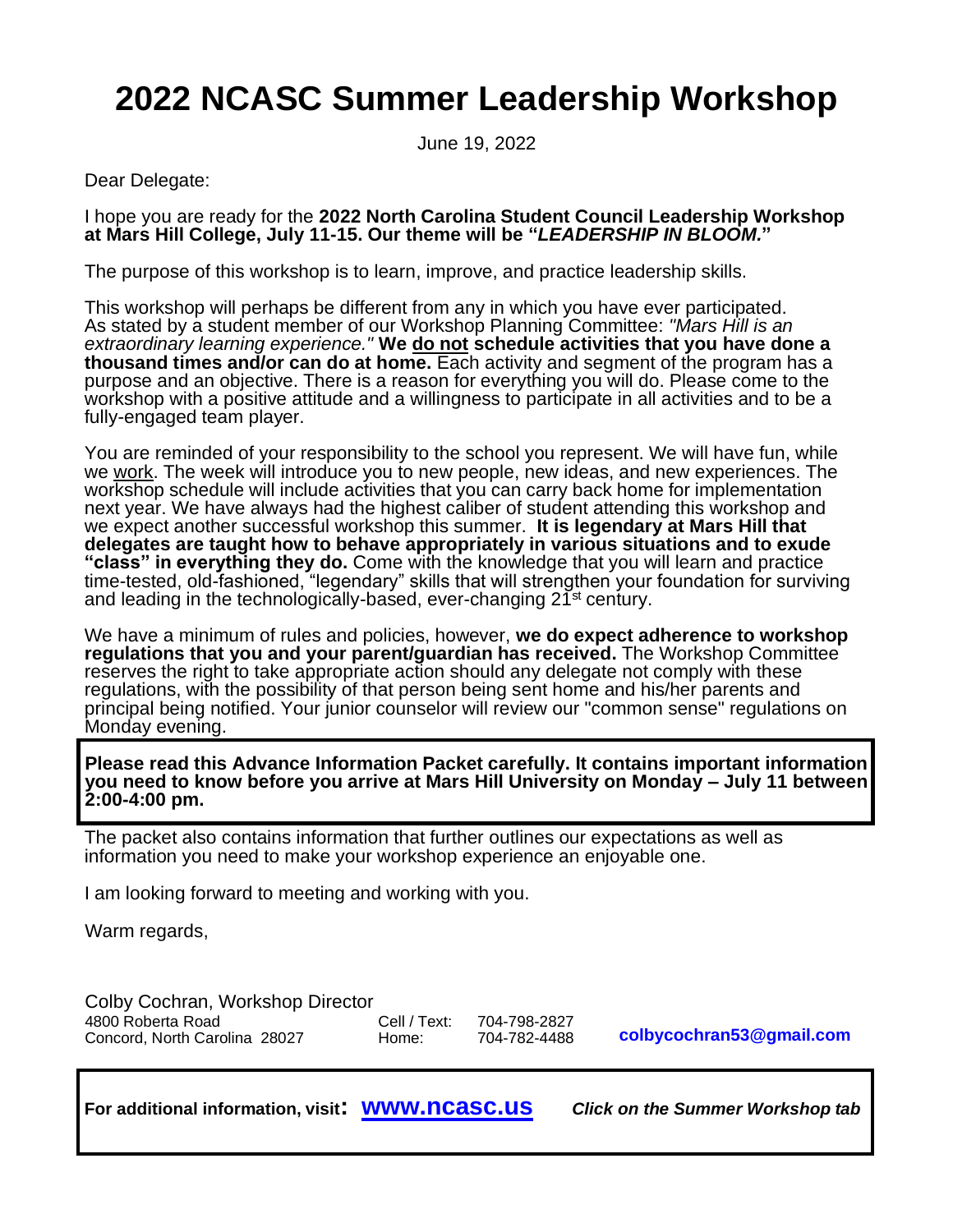# *The Guidelines*

Staff members will review our "common sense" guidelines with you. However, a few things need to be understood from the beginning.

- 1 Delegates are required to attend all scheduled events in their entirety unless excused by an adult staff member. In case of illness or injury, delegates must notify a staff member immediately.
- 2 Delegates must stay on campus for the duration of the workshop. Any exception must be approved by an adult staff member.
- 3 The use or possession by delegates of illegal substances is not permitted. Period.
- 4 Delegates may not go on the dorm floors of the opposite sex except during scheduled check-in and check-out times.
- 5 Delegates must wear their name tag at all times. They serve as our meal ticket and help others to know who you are and enable them to call you by name.
- 6 Delegates are asked to cooperate immediately with directions of staff members. Some things must simply be done a certain way, at a certain time by everybody. Some things are not open to debate or discussion. Being a follower when appropriate is a mark of a good leader.
- 7 As guests of Mars Hill University everyone is expected to observe campus policies and treat the facilities as if they were owned by you. Be aware that we are not the only group on campus...and that noise "carries in the hills."
- 8 As leaders delegates must conduct themselves in a manner that will reflect positively on themselves, their families and their schools.
- 9 Cell phones and other communication devices are to be turned off and kept out of sight or left in your room during scheduled activities, as directed.

10 Student safety is very important. If at any time an incident occurs that makes you feel threatened, harassed, or intimidated, you must tell an adviser or staff member.

Delegates who do not comply with these and other guidelines as outlined by staff members may be asked to leave the workshop at their own expense.

In past years our delegates have been extremely cooperative and mature in following these basic guidelines. Thank you in advance for helping us to have a good week.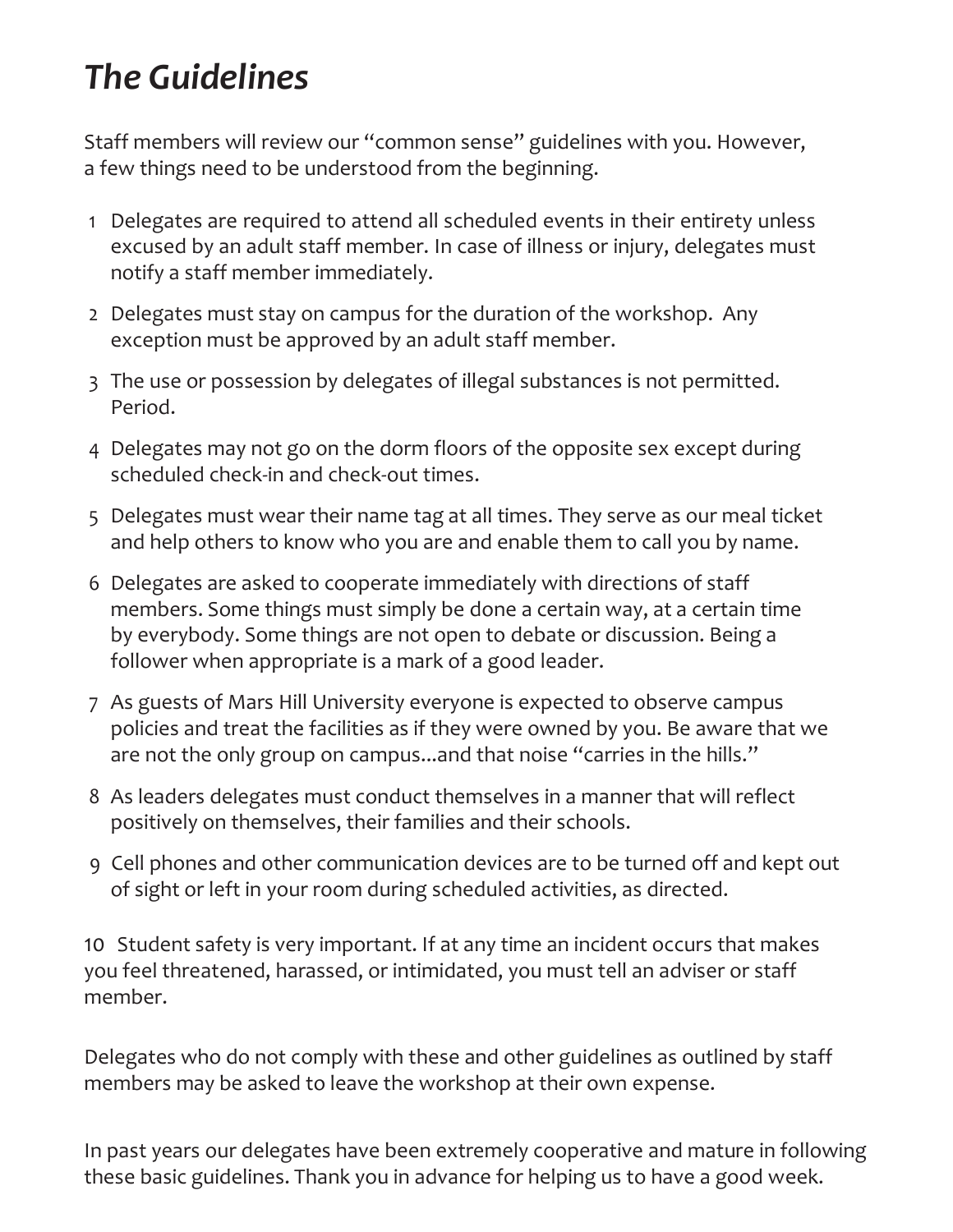# **2022 GENERAL INFORMATION FOR STUDENT DELEGATES AND ADULT ADVISERS**

*Read carefully – Info on dorms and registration location*

## *1. MEDICAL RELEASE REQUIRED FOR STUDENT DELEGATES*

No student will be allowed to remain and participate in the workshop program unless we have a completed medical form on file.

### *2. DELEGATES WITH MEDICAL PROBLEMS/TAKING MEDICATION*

Any student delegate taking medication should inform the appropriate dean of men/women upon arrival. Any delegate who sleep-walks should also notify the deans. Since some of our activities are physical in nature, any delegate who feels he/she should not participate in an activity should discuss your physical situation with your council sponsor or the appropriate dean.

### *3. ALCOHOL OR DRUG USE*

The possession or consumption of alcoholic beverages or non-prescribed and/or illegal drugs is NOT PERMITTED at the workshop. We could destroy any future workshops if anyone is so immature that he/she would drink or use drugs during the week. We do not expect this to occur. However, we do want to be clear as to our policy because of the seriousness of this issue. **The Workshop Committee reserves the right to exclude any delegate from further participation in the workshop for violation of this policy. NCASC is obligated to notify campus security and local law enforcement for violations of civil or criminal statutes.**

# *4. APPROPRIATE DRESS*

Adhere to your school dress code. If it is inappropriate for school, it is inappropriate for the workshop. We do feel that part of our purpose is to teach student leaders what is appropriate dress for various occasions. We trust that good taste and judgment will prevail. The weather is usually very warm. Cool, comfortable (but decent) clothing is appropriate. Males must wear t-shirts or polo-style shirts (no tank tops) and females must wear full tops at all times. All delegates must wear shoes at all times. Simply put, clothing should not be too tight, too loose, too revealing, or distracting.

**Wear comfortable, close-toed shoes. Sandals are NOT GOOD for the workshop.**

**Do wear a wrist-watch. Buy a cheap one if you don't have one. There will be times when CELL PHONES are PROHIBITED and you will need to know the time.**

# *5. RESPECT – ATTITUDE – ETIQUETTE – i.e., CHARACTER COUNTS!*

Delegates are expected to have and show respect for others, to have and display a positive attitude, and to speak and act in a manner expected of leaders. Appropriate humor is acceptable. Sexual innuendos, vulgar language/behavior, bullying and harassment are hurtful and will not be tolerated. The **Humor Triangle for Leaders** will be taught and practiced at the workshop.

**Advisers are requested to address acceptable dress and behavior with their student delegates before arriving at Mars Hill.**

### *6. ITEMS THAT SHOULD NOT BE BROUGHT TO THE WORKSHOP*

Do not bring valuables!!! NCASC nor Mars Hill University will assume responsibility for lost or stolen items.

#### *7. BRING YOUR OWN --- PILLOW, TOWELS and SHEETS (and a blanket...it can get chilly in the dorms)*

In order to keep the registration fee as low as possible, all delegates (adult and student) must provide their own sheets, towels, and washcloths. The beds are single bunk bed size.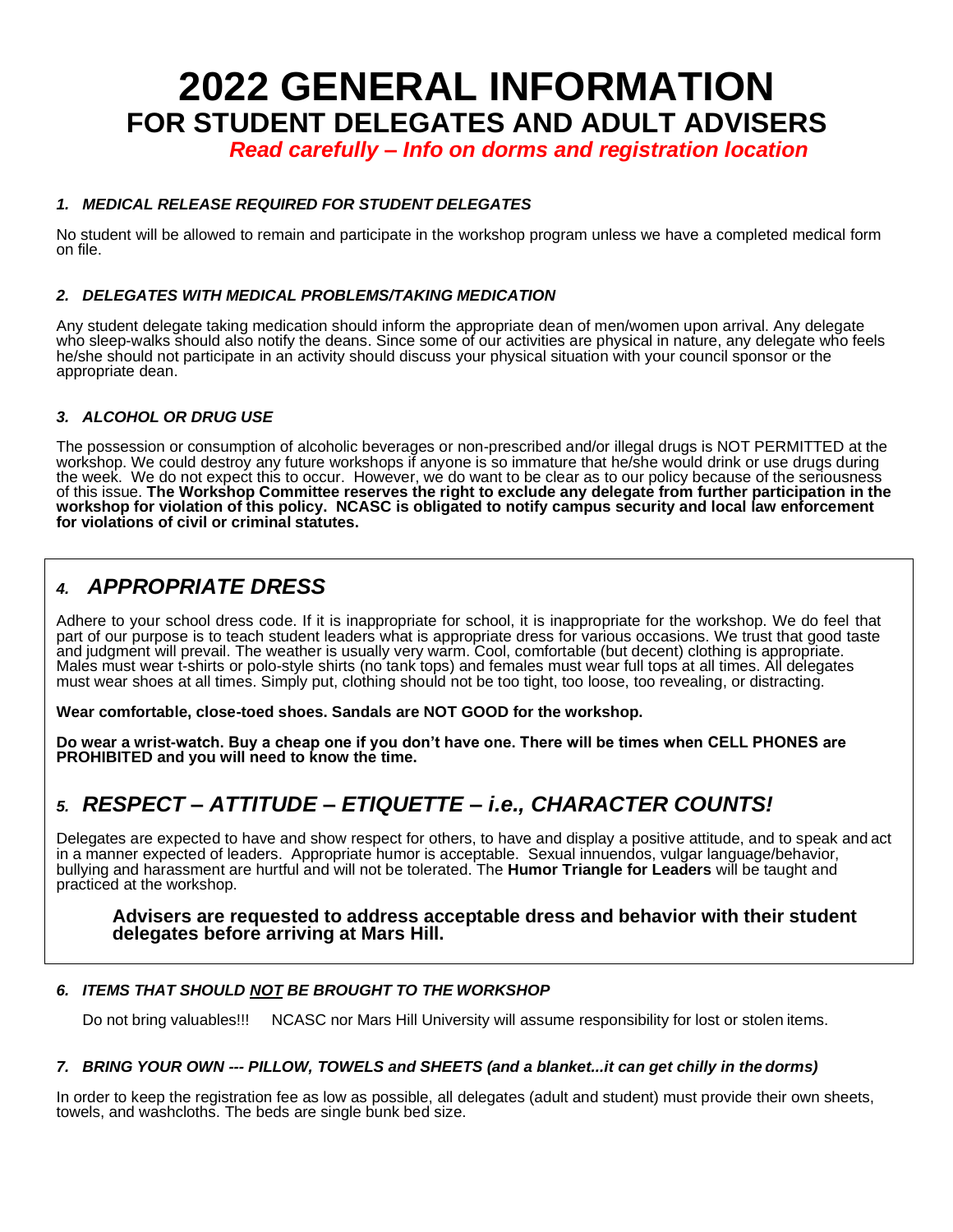### *8. EMERGENCY TELEPHONE NUMBERS/WORKSHOP ADDRESS*

In the event that you should need to be contacted (emergencies only, please) the telephone numbers at Mars Hill are:

| 8:30 am - 4:00 pm      | 828-689-1167 (This is Conferences & Events telephone number) |
|------------------------|--------------------------------------------------------------|
| After 4:00 pm          | 828-689-1230 (This is the Mars Hill Campus Security number)  |
| Night Emergencies Only | 704-798-7270 or 704-798-2827                                 |

The calling party should ask for Colby Cochran or Elliott Mathis with the NCASC Workshop. Messages will be taken and return calls made as soon as possible.

In the event that you should need to receive mail during the workshop, the address is:

YOUR NAME NCASC Workshop ~ Conference and Events 100 Athletic Street Mars Hill University Mars Hill, North Carolina 28754

### *9. STUDENTS WHO MUST DRIVE TO THE WORKSHOP*

Students who must drive to the workshop must park their cars at the dorm and are not to use them during the workshop. Keys of all student-driven cars MUST be given to the appropriate dean until the completion of the workshop.

### *10. ATTENDANCE AT SESSIONS*

All student delegates are to attend all scheduled activities and must remain for the entire workshop.

If you become ill, you must tell a staff member.

# *11. CELL PHONES*

- $\Box$  Cell phone use is limited at the workshop.
- **There will be many times throughout the workshop when your cell phone MUST be left in your room. Period.**
- There will be other times when cell phones **MUST** be turned **OFF**.
- $\Box$  There will be other times when cell phone use is permitted.

Be prepared to cooperate so you will be able to fully appreciate the workshop experience.

*Workshop is a people-to-people experience!* You must disconnect to connect.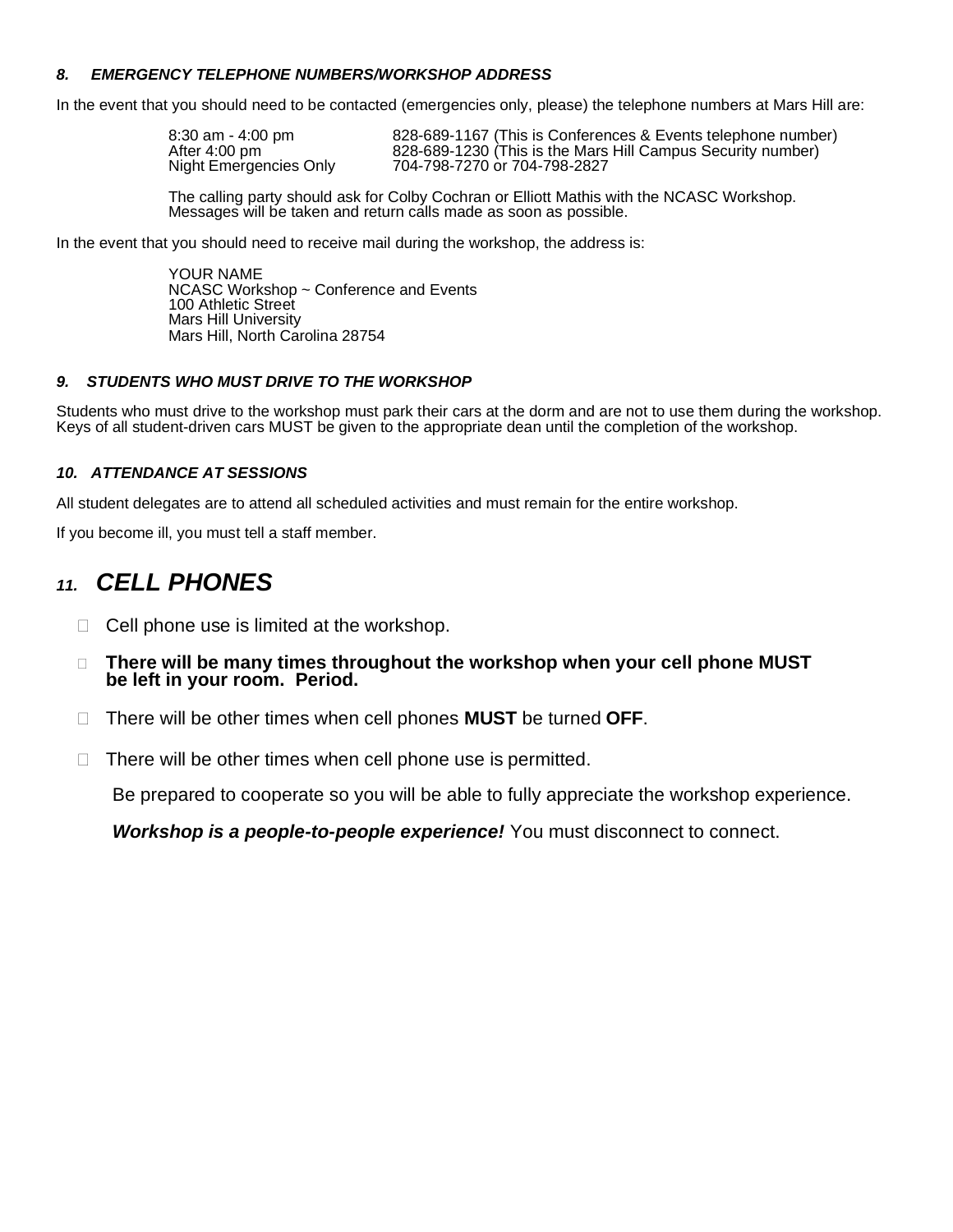# **REGISTRATION IS MONDAY, JULY 11 from 2:00 – 4:00 p.m.**

# *We will not be set-up for registration until 2:00 p.m.*

Upon your arrival at Mars Hill University, you should come to the **Broyhill Chapel.**

Room assignments, nametags, workbooks, and t-shirts will be distributed at that time.

We ask that you plan your travel in order to arrive at Mars Hill between the hours of 2:00 p.m. through 4:00 p.m. Registration covers your meals beginning with Monday evening dinner through Friday morning breakfast.

# **Directions to Mars Hill University**

# **GPS - Mars Hill University 100 Athletic Street Mars Hill, NC 28754**

## **From Asheville, North Carolina**

- □ From I-240, take exit 4A onto US 19-23 North.
- D Drive approximately 17 miles on US 19-23 North.
- □ From US 19-23, take exit 11.
- $\Box$  At the end of the exit ramp, turn left on NC 213 and drive approximately 1 mile up the hill into downtown Mars Hill and the university.
- $\Box$  Continue straight through the light at the intersection of NC 213 and Main Street.

### **After you arrive in Mars Hill:**

- □ You will pass the Moore Auditorium (on the left).
- At the bottom of the hill, **Broyhill Chapel** will be on the left.
- □ You will see Council Flags along the sidewalk across from Broyhill Chapel.
- $\Box$  Turn left onto Park Drive and then turn left into the parking lot below Broyhill Chapel.
- □ Junior Counselors will be there to direct you to the Registration area.

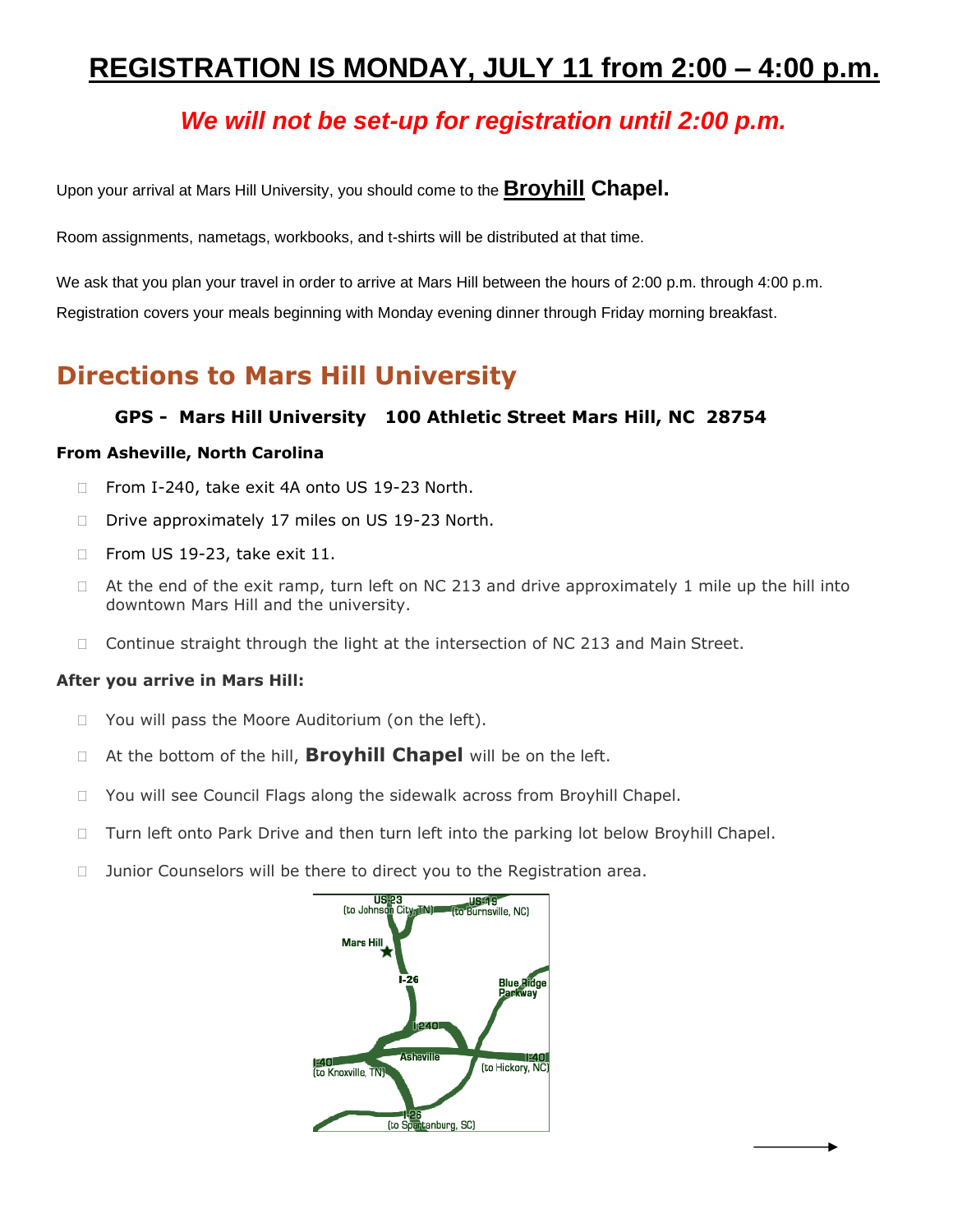# *THINGS TO BRING LIST ---*

*Check these items off when you pack so you don't forget them!*

**All students and advisers will be housed in air-conditioned dorms.** 

**Therefore, bring a sweater, jacket or blanket if you are cold-natured!** 

**Dorms are on the hill behind the Dining Hall or behind the auditorium.** 

# *These items are NECESSARY:*

| 1. | Two sheets for a single bed/bunk bed.                                                                                             | <b>Pillow and blanket, as the dorms are air-conditioned.</b>                      |
|----|-----------------------------------------------------------------------------------------------------------------------------------|-----------------------------------------------------------------------------------|
| 2. | Towels and wash clothes                                                                                                           | Bring as many as you think you will need.                                         |
| 4. | Tennis shoes or close-toed shoes                                                                                                  | They will be needed for some activities in the gym.                               |
|    |                                                                                                                                   | Flip-flops and sandals are not appropriate at the workshop.                       |
| 5. | Good, comfortable (non-sandal) shoes                                                                                              | You will do a lot of walkingup and down hills.                                    |
| 6. | <b>Personal articles</b>                                                                                                          | (i.e., soap, shower shoes, toothpaste/toothbrush, shaving supplies, etc.)         |
| 7. | <b>Spending money</b>                                                                                                             | You will need change for drink machines.                                          |
| 8. | <b>SPECIAL ATTIRE:</b><br>Coat / tie / dress shirt for gentlemen; Sunday dress for ladies<br>For the banquet on Thursday evening. |                                                                                   |
| 9. | Back Pack                                                                                                                         | You'll get a notebook, lots of paper and materials. A backpack may come in handy. |

# *These items are OPTIONAL:*

- 1. *Raincoat or umbrella* There can be frequent, unexpected mountain showers!
- 2. *Musical instruments* They may be helpful to your group during our Thursday evening program.
- 3. **Laptop** It may be helpful at times in your council meeting.